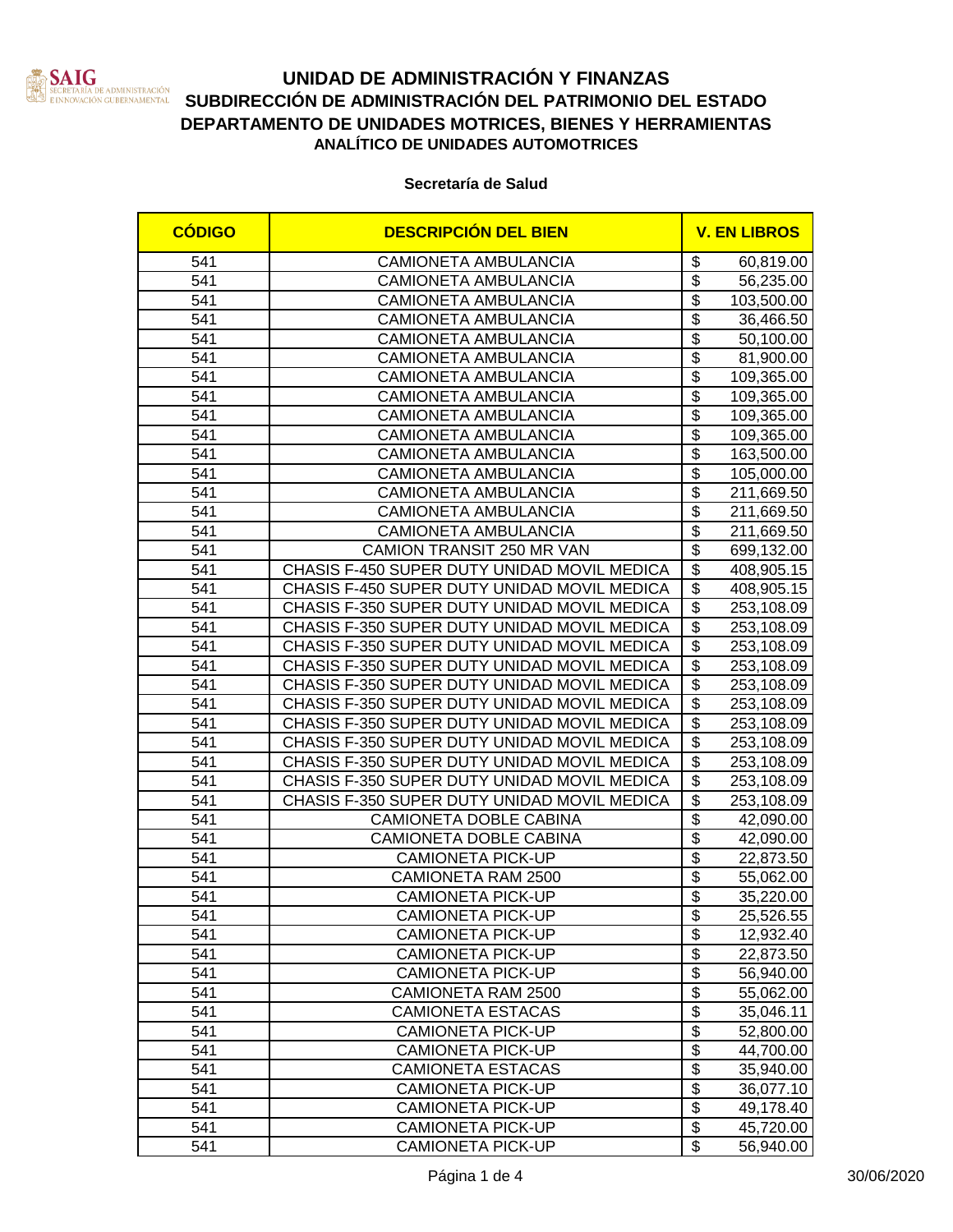

### **UNIDAD DE ADMINISTRACIÓN Y FINANZAS SUBDIRECCIÓN DE ADMINISTRACIÓN DEL PATRIMONIO DEL ESTADO DEPARTAMENTO DE UNIDADES MOTRICES, BIENES Y HERRAMIENTAS ANALÍTICO DE UNIDADES AUTOMOTRICES**

#### **Secretaría de Salud**

| <b>CÓDIGO</b> | <b>DESCRIPCIÓN DEL BIEN</b> | <b>V. EN LIBROS</b>                                 |
|---------------|-----------------------------|-----------------------------------------------------|
| 541           | <b>CAMIONETA PICK-UP</b>    | \$<br>56,940.00                                     |
| 541           | <b>CAMIONETA PICK-UP</b>    | \$<br>46,770.00                                     |
| 541           | <b>CAMIONETA PICK-UP</b>    | \$<br>49,178.40                                     |
| 541           | <b>CAMIONETA PICK-UP</b>    | \$<br>46,770.00                                     |
| 541           | CAMIONETA DOBLE CABINA      | \$<br>48,780.00                                     |
| 541           | <b>CAMIONETA PANEL</b>      | $\overline{\$}$<br>137,209.61                       |
| 541           | <b>CAMIONETA PICK-UP</b>    | $\overline{\boldsymbol{\mathfrak{s}}}$<br>46,770.00 |
| 541           | <b>CAMIONETA PICK-UP</b>    | $\overline{\mathbf{3}}$<br>46,770.00                |
| 541           | <b>CAMIONETA PICK-UP</b>    | $\overline{\mathbf{3}}$<br>42,406.50                |
| 541           | <b>CAMIONETA PICK-UP</b>    | $\overline{\$}$<br>42,406.50                        |
| 541           | <b>CAMIONETA PICK-UP</b>    | $\overline{\$}$<br>42,406.50                        |
| 541           | <b>CAMIONETA PICK-UP</b>    | $\overline{\$}$<br>46,770.00                        |
| 541           | <b>CAMIONETA PICK-UP</b>    | $\overline{\mathbb{S}}$<br>46,770.00                |
| 541           | <b>CAMIONETA PICK-UP</b>    | $\overline{\mathbb{S}}$<br>46,770.00                |
| 541           | <b>CAMIONETA PICK-UP</b>    | $\overline{\$}$<br>46,770.00                        |
| 541           | CAMIONETA RAM 2500          | $\overline{\$}$<br>55,062.00                        |
| 541           | CAMIONETA RAM 2500          | $\overline{\mathbb{S}}$<br>55,062.00                |
| 541           | <b>CAMIONETA PICK-UP</b>    | $\overline{\mathfrak{s}}$<br>55,862.00              |
| 541           | <b>CAMIONETA PICK-UP</b>    | \$<br>56,940.00                                     |
| 541           | <b>CAMIONETA PICK-UP</b>    | $\overline{\mathfrak{s}}$<br>56,940.00              |
| 541           | <b>CAMIONETA PICK-UP</b>    | \$<br>22,873.50                                     |
| 541           | <b>CAMIONETA PICK-UP</b>    | $\overline{\mathfrak{s}}$<br>46,286.93              |
| 541           | <b>CAMIONETA PICK-UP</b>    | $\overline{\mathbb{S}}$<br>46,286.93                |
| 541           | <b>CAMIONETA PICK-UP</b>    | $\overline{\mathcal{S}}$<br>35,220.00               |
| 541           | <b>CAMIONETA PICK-UP</b>    | $\overline{\$}$<br>46,286.93                        |
| 541           | <b>CAMIONETA PICK-UP</b>    | $\overline{\$}$<br>54,699.30                        |
| 541           | <b>CAMIONETA PICK-UP</b>    | $\overline{\$}$<br>35,220.00                        |
| 541           | <b>CAMIONETA PICK-UP</b>    | $\overline{\$}$<br>46,286.93                        |
| 541           | <b>CAMIONETA PICK-UP</b>    | $\overline{\$}$<br>30,150.00                        |
| 541           | <b>CAMIONETA PICK-UP</b>    | $\overline{\$}$<br>12,000.00                        |
| 541           | <b>CAMIONETA PICK-UP</b>    | $\overline{\$}$<br>46,286.93                        |
| 541           | <b>CAMIONETA PICK-UP</b>    | $\overline{\$}$<br>28,200.00                        |
| 541           | <b>CAMIONETA PICK-UP</b>    | $\overline{\boldsymbol{\mathfrak{s}}}$<br>28,200.00 |
| 541           | <b>CAMIONETA PICK-UP</b>    | \$<br>23,400.00                                     |
| 541           | CAMIONETA PICK-UP           | \$<br>23,400.00                                     |
| 541           | <b>CAMIONETA PICK-UP</b>    | $\overline{\mathbf{S}}$<br>25,526.55                |
| 541           | <b>CAMIONETA PICK-UP</b>    | \$<br>25,416.00                                     |
| 541           | <b>CAMIONETA PANEL</b>      | \$<br>36,655.29                                     |
| 541           | <b>CAMIONETA PICK-UP</b>    | $\overline{\boldsymbol{\mathfrak{s}}}$<br>46,286.93 |
| 541           | <b>CAMIONETA PICK-UP</b>    | $\overline{\boldsymbol{\mathfrak{s}}}$<br>13,710.00 |
| 541           | <b>CAMIONETA PICK-UP</b>    | $\overline{\mathbf{S}}$<br>46,286.93                |
| 541           | <b>CAMIONETA PICK-UP</b>    | $\overline{\mathbf{S}}$<br>46,286.93                |
| 541           | <b>CAMIONETA PICK-UP</b>    | $\overline{\mathbf{S}}$<br>46,286.93                |
| 541           | CAMIONETA PICK UP-CAMPER    | $\overline{\mathbf{S}}$<br>35,220.00                |
| 541           | <b>CAMIONETA PICK-UP</b>    | $\overline{\mathbf{S}}$<br>22,873.50                |
| 541           | <b>CAMIONETA PICK-UP</b>    | $\overline{\mathbf{S}}$<br>28,200.00                |
| 541           | <b>CAMIONETA PICK-UP</b>    | \$<br>27,420.22                                     |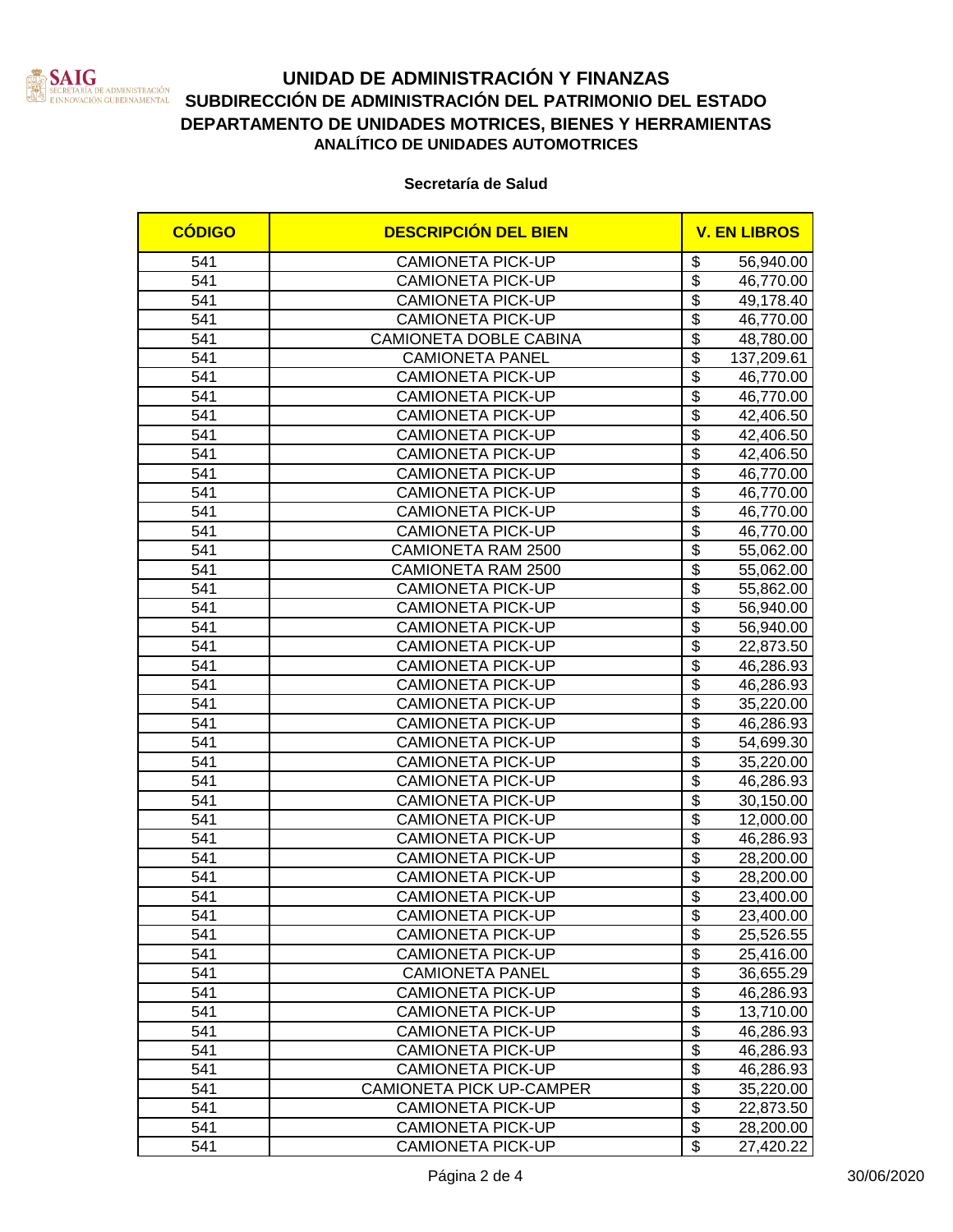

# **UNIDAD DE ADMINISTRACIÓN Y FINANZAS SUBDIRECCIÓN DE ADMINISTRACIÓN DEL PATRIMONIO DEL ESTADO**<br>ERECREADO GUBERNAMENTAL SUBDIRECCIÓN DE ADMINISTRACIÓN DEL PATRIMONIO DEL ESTADO **DEPARTAMENTO DE UNIDADES MOTRICES, BIENES Y HERRAMIENTAS ANALÍTICO DE UNIDADES AUTOMOTRICES**

**Secretaría de Salud**

| <b>CÓDIGO</b> | <b>DESCRIPCIÓN DEL BIEN</b>          |                                        | <b>V. EN LIBROS</b> |
|---------------|--------------------------------------|----------------------------------------|---------------------|
| 541           | <b>CAMIONETA ESTACAS</b>             | \$                                     | 40,500.00           |
| 541           | <b>CAMIONETA PICK-UP</b>             | $\overline{\mathcal{S}}$               | 29,400.00           |
| 541           | <b>CAMIONETA PICK-UP</b>             | $\overline{\$}$                        | 25,526.55           |
| 541           | <b>CAMIONETA PICK-UP</b>             | $\overline{\$}$                        | 12,000.00           |
| 541           | <b>CAMIONETA PICK-UP</b>             | $\overline{\$}$                        | 13,710.00           |
| 541           | <b>AUTOMOVIL SEDAN</b>               | $\overline{\$}$                        | 15,770.70           |
| 541           | AUTOMOVIL OUTLANDER LS               | $\overline{\$}$                        | 63,802.90           |
| 541           | AUTOMOVIL EXPRESS VAN                | $\overline{\$}$                        | 70,800.00           |
| 541           | <b>AUTOMOVIL TRACKER 4X2</b>         | $\overline{\$}$                        | 52,797.00           |
| 541           | <b>AUTOMOVIL COMBI</b>               | $\overline{\$}$                        | 36,655.29           |
| 541           | <b>AUTOMOVIL RAM WAGON</b>           | $\overline{\$}$                        | 51,000.00           |
| 541           | <b>AUTOMOVIL SEDAN</b>               | $\overline{\$}$                        | 18,261.90           |
| 541           | <b>AUTOMOVIL VAN</b>                 | $\overline{\$}$                        | 71,625.00           |
| 541           | <b>AUTOMOVIL CHEVY</b>               | $\overline{\mathbf{S}}$                | 32,810.10           |
| 541           | <b>AUTOMOVIL FIESTA FIRST</b>        | $\overline{\mathcal{S}}$               | 30,480.00           |
| 541           | <b>AUTOMOVIL RAM WAGON</b>           | $\overline{\mathcal{S}}$               | 63,600.00           |
| 541           | <b>AUTOMOVIL CHEVY</b>               | $\overline{\mathcal{S}}$               | 32,810.10           |
| 541           | <b>AUTOMOVIL CHEVY</b>               | $\overline{\mathbf{S}}$                | 32,810.10           |
| 541           | <b>AUTOMOVIL VAN</b>                 | $\overline{\mathcal{S}}$               | 71,625.00           |
| 541           | <b>AUTOMOVIL FIESTA FIRST</b>        | $\overline{\$}$                        | 30,480.00           |
| 541           | <b>AUTOMOVIL VAN</b>                 | $\overline{\$}$                        | 71,625.00           |
| 541           | <b>AUTOMOVIL VAN</b>                 | $\overline{\mathbf{S}}$                | 71,625.00           |
| 541           | <b>AUTOMOVIL FIESTA FIRST</b>        | $\overline{\$}$                        | 30,480.00           |
| 541           | <b>AUTOMOVIL SEDAN</b>               | $\overline{\mathbf{S}}$                | 29,225.70           |
| 541           | <b>AUTOMOVIL SEDAN</b>               | $\overline{\$}$                        | 29,225.70           |
| 541           | <b>AUTOMOVIL SEDAN</b>               | $\overline{\$}$                        | 21,098.10           |
| 541           | <b>AUTOMOVIL VAN</b>                 | $\overline{\$}$                        | 71,625.00           |
| 541           | <b>AUTOMOVIL TRACKER CONVERTIBLE</b> | $\overline{\$}$                        | 51,855.92           |
| 541           | <b>AUTOMOVIL EXPRESS VAN</b>         | $\overline{\$}$                        | 79,555.24           |
| 541           | <b>AUTOMOVIL ATOS</b>                | $\overline{\$}$                        | 20,850.00           |
| 541           | <b>AUTOMOVIL CHEVY</b>               | $\overline{\$}$                        | 29,697.00           |
| 541           | <b>AUTOMOVIL CHEVY</b>               | $\overline{\$}$                        | 23,697.00           |
| 541           | AUTOMOVIL OUTLANDER LS               | $\overline{\boldsymbol{\mathfrak{s}}}$ | 63,802.90           |
| 541           | AUTOMOVIL OUTLANDER LS               | $\overline{\mathbf{S}}$                | 63,802.90           |
| 541           | AUTOMOVIL OUTLANDER LS               | \$                                     | 63,802.90           |
| 541           | AUTOMOVIL OUTLANDER LS               | $\overline{\$}$                        | 63,802.90           |
| 541           | AUTOMOVIL OUTLANDER LS               | $\overline{\mathbf{e}}$                | 63,802.90           |
| 541           | AUTOMOVIL OUTLANDER LS               | $\overline{\$}$                        | 63,802.90           |
| 541           | AUTOMOVIL OUTLANDER LS               | $\overline{\$}$                        | 63,802.90           |
| 541           | <b>AUTOMOVIL OUTLANDER LS</b>        | $\overline{\$}$                        | 63,802.90           |
| 541           | AUTOMOVIL OUTLANDER LS               | $\overline{\mathbf{S}}$                | 63,802.90           |
| 541           | AUTOMOVIL OUTLANDER LS               | $\overline{\$}$                        | 63,802.90           |
| 541           | <b>AUTOMOVIL AVEO BASICO</b>         | $\overline{\mathbf{S}}$                | 39,032.10           |
| 541           | AUTOMOVIL OUTLANDER LS               | $\overline{\$}$                        | 63,802.90           |
| 541           | <b>AUTOMOVIL MEGAN II</b>            | $\overline{\$}$                        | 63,600.00           |
| 541           | <b>AUTOMOVIL SEDAN</b>               | $\overline{\$}$                        | 21,098.10           |
| 541           | <b>CAMIONETA AMBULANCIA</b>          | \$                                     | 502,936.77          |